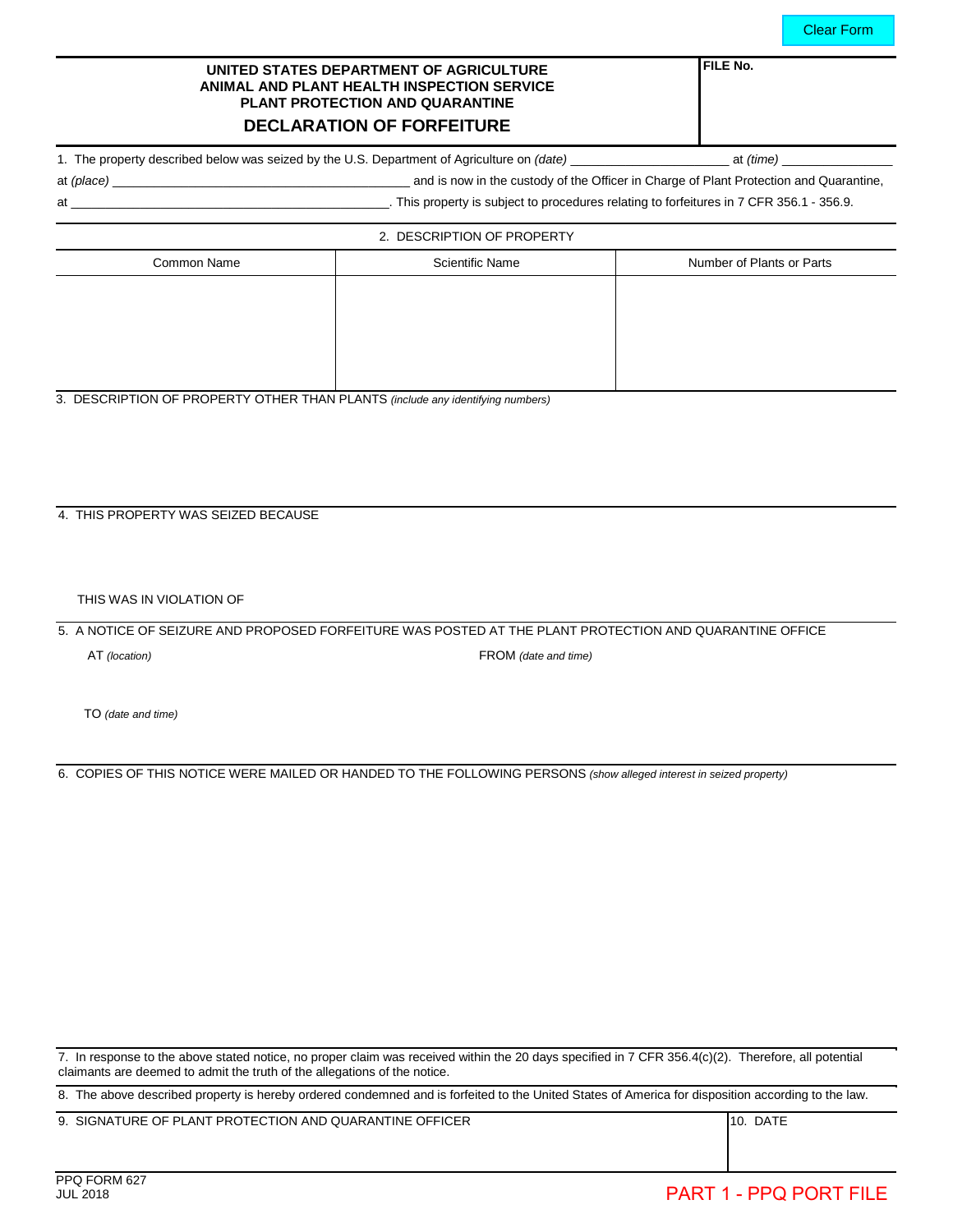#### **UNITED STATES DEPARTMENT OF AGRICULTURE ANIMAL AND PLANT HEALTH INSPECTION SERVICE PLANT PROTECTION AND QUARANTINE**

## **DECLARATION OF FORFEITURE**

1. The property described below was seized by the U.S. Department of Agriculture on *(date)* \_\_\_\_\_\_\_\_\_\_\_\_\_\_\_\_\_\_\_\_\_\_\_ at *(time)* \_\_\_\_\_\_\_\_\_\_\_\_\_\_\_\_

at *(place)* \_\_\_\_\_\_\_\_\_\_\_\_\_\_\_\_\_\_\_\_\_\_\_\_\_\_\_\_\_\_\_\_\_\_\_\_\_\_\_\_\_\_\_ and is now in the custody of the Officer in Charge of Plant Protection and Quarantine,

at the state of the state of the state of the state of the state of the state of the state of the state of the state of the state of the state of the state of the state of the state of the state of the state of the state o

| 2. DESCRIPTION OF PROPERTY |                        |                           |  |  |
|----------------------------|------------------------|---------------------------|--|--|
| Common Name                | <b>Scientific Name</b> | Number of Plants or Parts |  |  |
|                            |                        |                           |  |  |
|                            |                        |                           |  |  |
|                            |                        |                           |  |  |
|                            |                        |                           |  |  |
|                            |                        |                           |  |  |

3. DESCRIPTION OF PROPERTY OTHER THAN PLANTS *(include any identifying numbers)*

### 4. THIS PROPERTY WAS SEIZED BECAUSE

THIS WAS IN VIOLATION OF

5. A NOTICE OF SEIZURE AND PROPOSED FORFEITURE WAS POSTED AT THE PLANT PROTECTION AND QUARANTINE OFFICE

AT *(location)* FROM *(date and time)*

TO *(date and time)*

6. COPIES OF THIS NOTICE WERE MAILED OR HANDED TO THE FOLLOWING PERSONS *(show alleged interest in seized property)*

7. In response to the above stated notice, no proper claim was received within the 20 days specified in 7 CFR 356.4(c)(2). Therefore, all potential claimants are deemed to admit the truth of the allegations of the notice.

8. The above described property is hereby ordered condemned and is forfeited to the United States of America for disposition according to the law.

9. SIGNATURE OF PLANT PROTECTION AND QUARANTINE OFFICER 10. DATE

**FILE No.**